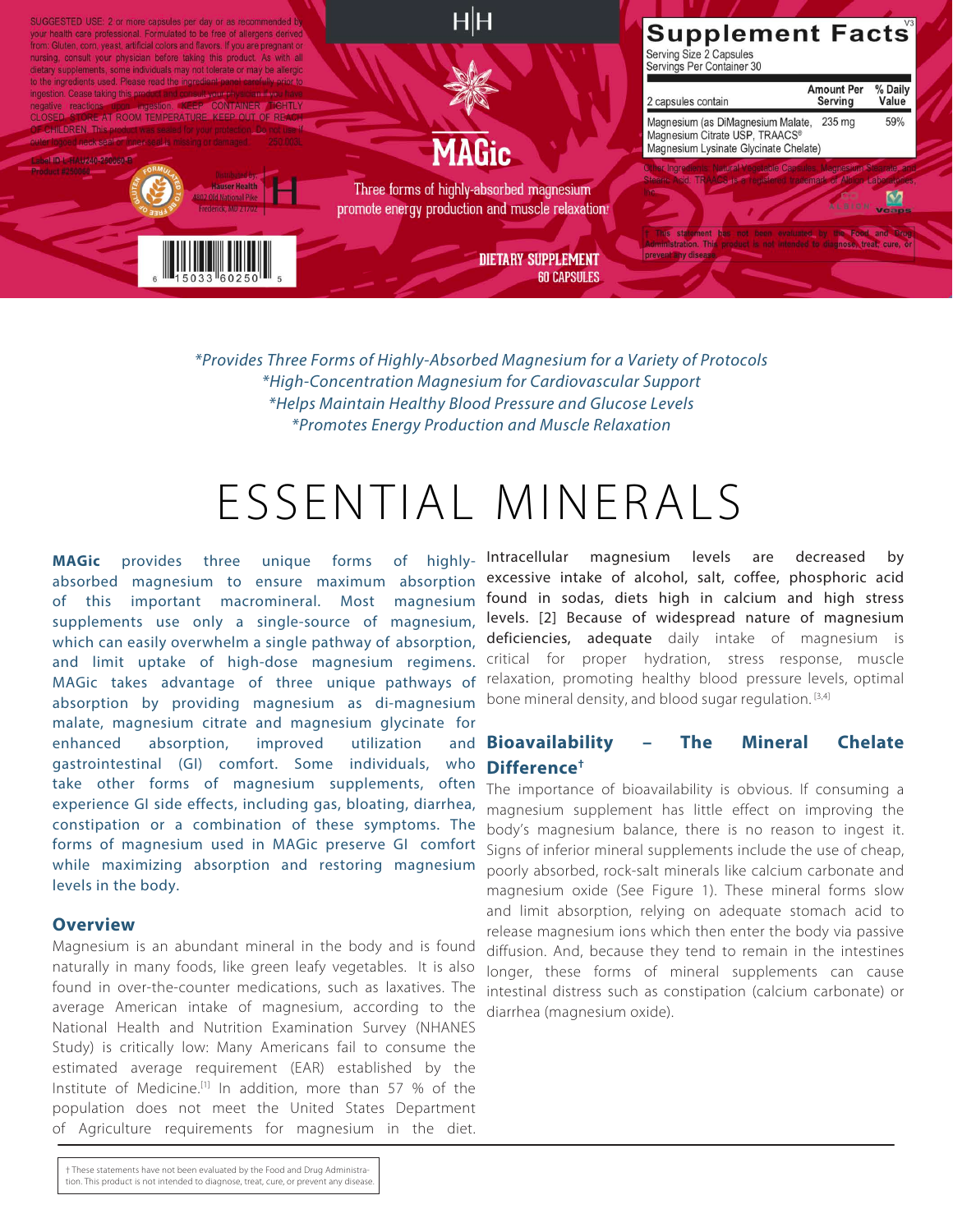

MAGic provides the additional benefit of highly-absorbed, Albion® mineral chelates. Albion® is the world leader in manufacturing highly bioavailable mineral chelates, a specialized form of minerals bound to amino acids. This patented process creates organic mineral compounds which use active absorption mechanisms in the gastrointestinal tract to greatly enhance mineral absorption. In a magnesium comparison study reported by Graff et al. at Weber State University, Albion®'s magnesium amino acid chelate had (See Figure  $1$ <sup>[5]</sup>:

- 8.8 times greater absorption than magnesium oxide
- 5.6 times greater absorption than magnesium sulfate
- 2.3 times greater absorption than magnesium carbonate



In addition, other comparison studies have shown significantly superior absorption of magnesium chelates compared to other mineral forms:

- At a dose of 400 mg, magnesium chelate significantly reduced or eliminated menstrual abdominal discomfort [6]
- Multiple double blind studies found urinary excretion of magnesium chloride higher than magnesium glycinate, proving superior absorption<sup>[7-9]</sup>
- Magnesium glycinate is shown to have a reduced laxative effect when compared to other forms of magnesium [10]

Mineral chelates are gentle, gut "friendly" minerals that do not cause diarrhea that often accompanies magnesium oxide and other rock-salt forms. Albion®'s mineral chelates have extensive clinical research proving their superior bioavailability, biologic activity, stability, and improved tolerance.

#### **Heart Health†**

Studies to date have found that magnesium supplementation maintains healthy blood pressure levels.[11] Calcium is essential to the contraction of muscles, while magnesium aids muscle relaxation. Insufficient magnesium levels can contribute to constriction of the muscles in blood vessels and trigger changes in blood pressure levels.

Several prospective studies have examined associations between magnesium intake and heart health. A systematic review and meta-analysis of prospective studies found that higher serum levels of magnesium were significantly associated with enhanced heart health and optimized blood flow to the heart. [12]

#### **Insulin Balance†**

Magnesium is integral for the transport of insulin from the bloodstream to cells. Increasing magnesium levels has been shown to maintain normal blood sugar levels. Diets with higher amounts of magnesium are associated with blood sugar balance, due to the role of magnesium in glucose metabolism. [13-15]

Most investigations of magnesium intake and insulin balance have been prospective cohort studies. A meta-analysis of seven of these studies, which included 286,668 patients, found that a 100 mg/day increase in total magnesium intake promoted insulin balance by a statistically significant 15%. [10] Another meta-analysis of eight prospective cohort studies that followed 271,869 men and women for an extended period of time found a significant association between magnesium intake from food and insulin balance.<sup>[16]</sup>